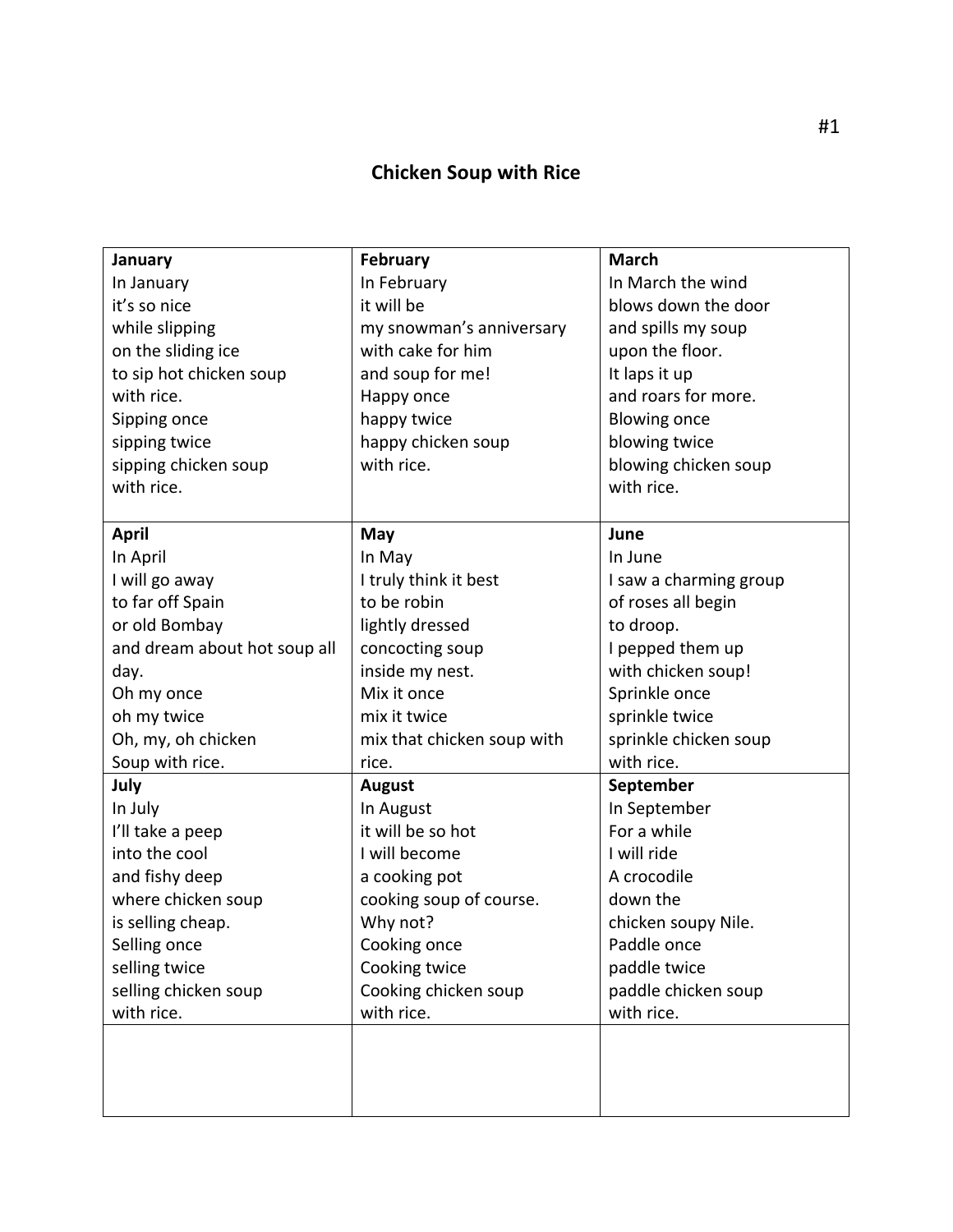| <b>October</b>      | <b>November</b>       | <b>December</b>     |
|---------------------|-----------------------|---------------------|
| In October          | In November's         | In December         |
| I'll be host        | gusty gale            | I will be           |
| to witches, goblins | I will flop           | A baubled bangled   |
| and a ghost.        | my flippy tail        | Christmas tree      |
| I'll serve them     | and spout hot soup.   | with soup bowls     |
| chicken soup        | I'll be a whale!      | draped all over me. |
| on toast.           | Spouting once         | Merry once          |
| Whoopy once         | spouting twice        | merry twice         |
| whoopy twice        | spouting chicken soup | merry chicken soup  |
| whoopy chicken soup | with rice.            | with rice.          |
| with rice.          |                       |                     |

I told you once

I told you twice

all seasons

of the year

are nice

for eating

chicken soup

with rice!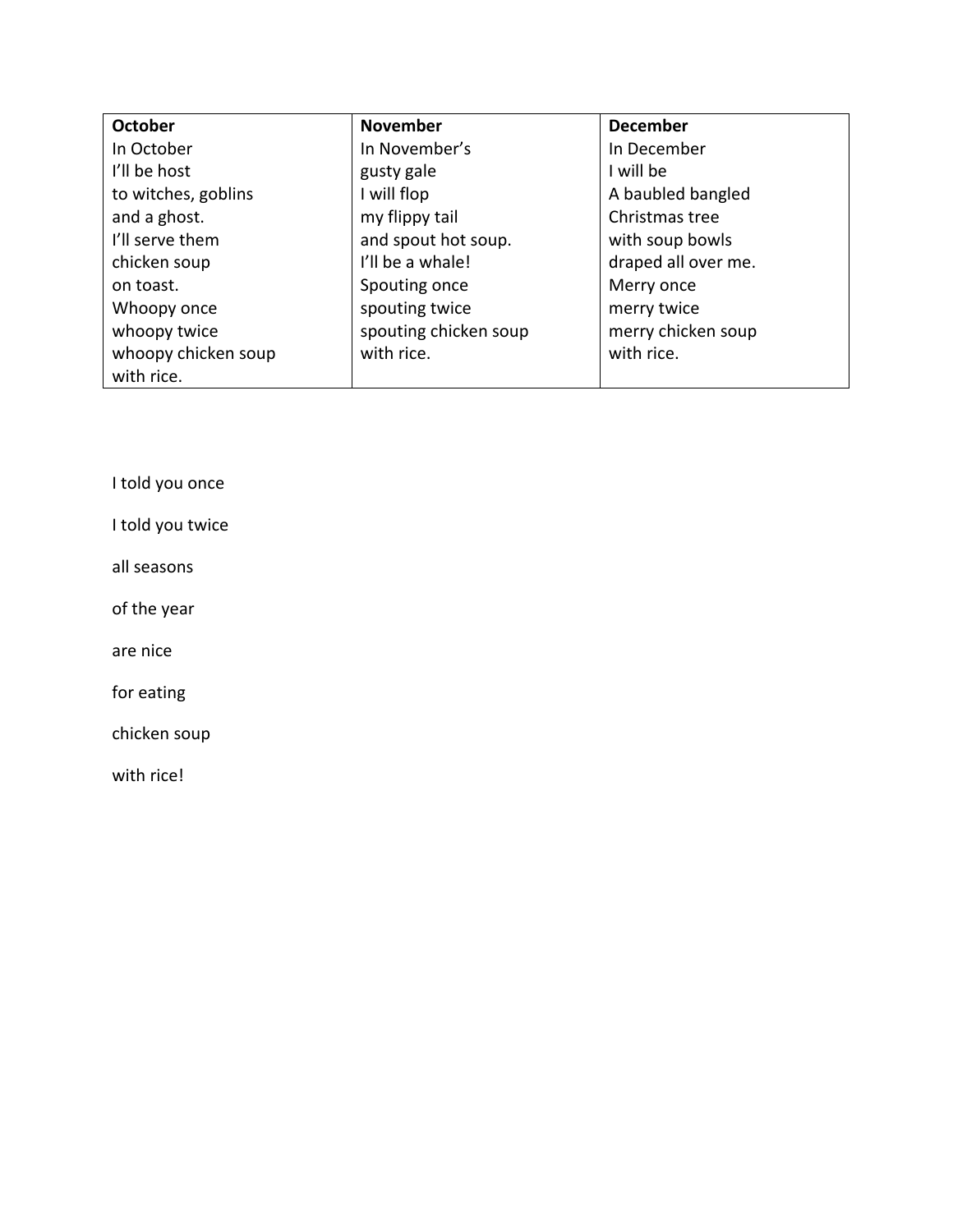In January

it's so nice

while slipping

on the sliding ice

to sip hot chicken soup

with rice.

Sipping once

sipping twice

sipping chicken soup with rice.

In February

It will be

my snowman's

anniversary 

with cake for him

and soup for me!

Happy once

Happy twice

happy chicken soup

with rice.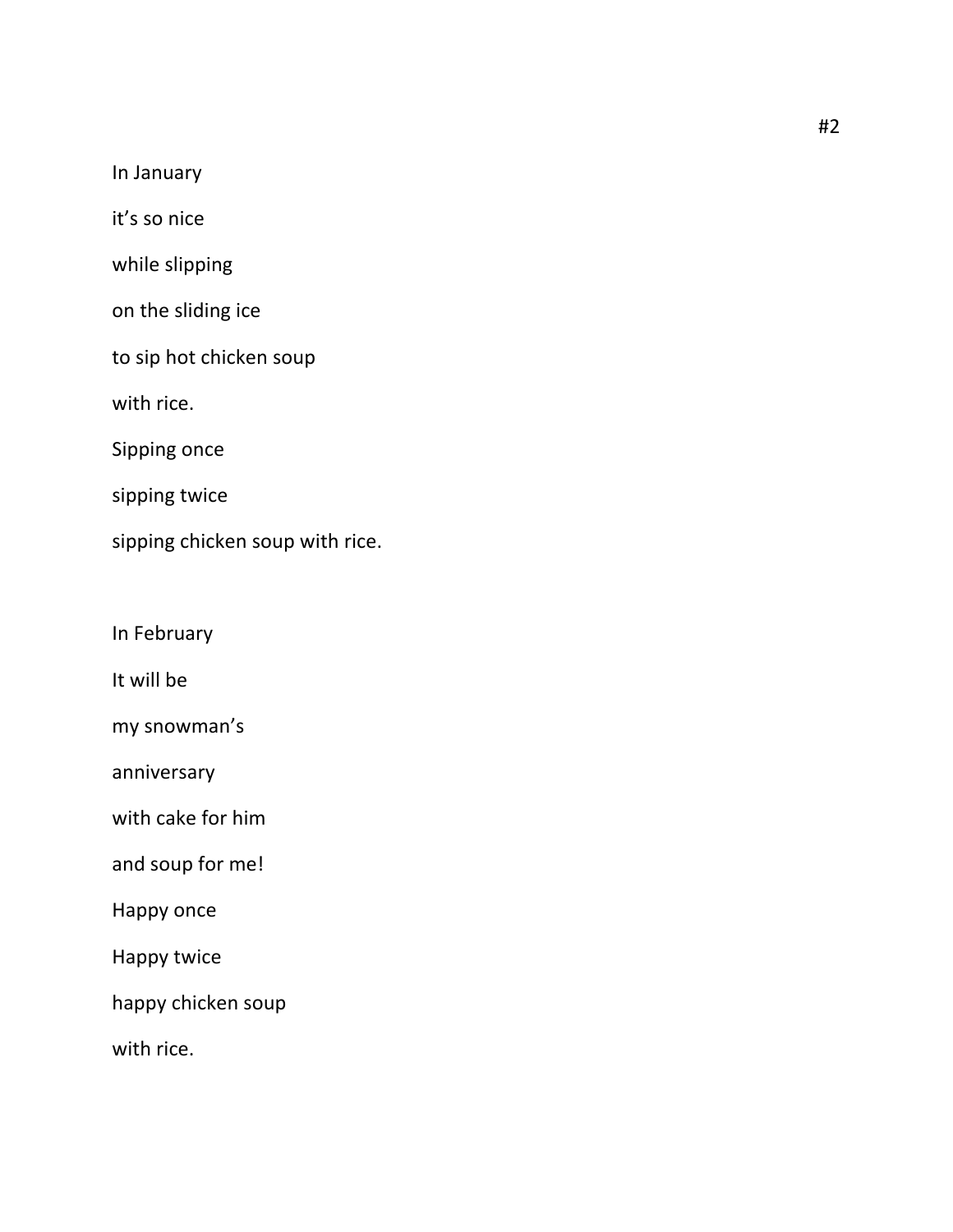In March the wind

blows down my door

and spills soup upon the floor.

It laps it up and roars for more.

**Blowing once** 

blowing twice

blowing chicken soup

with rice.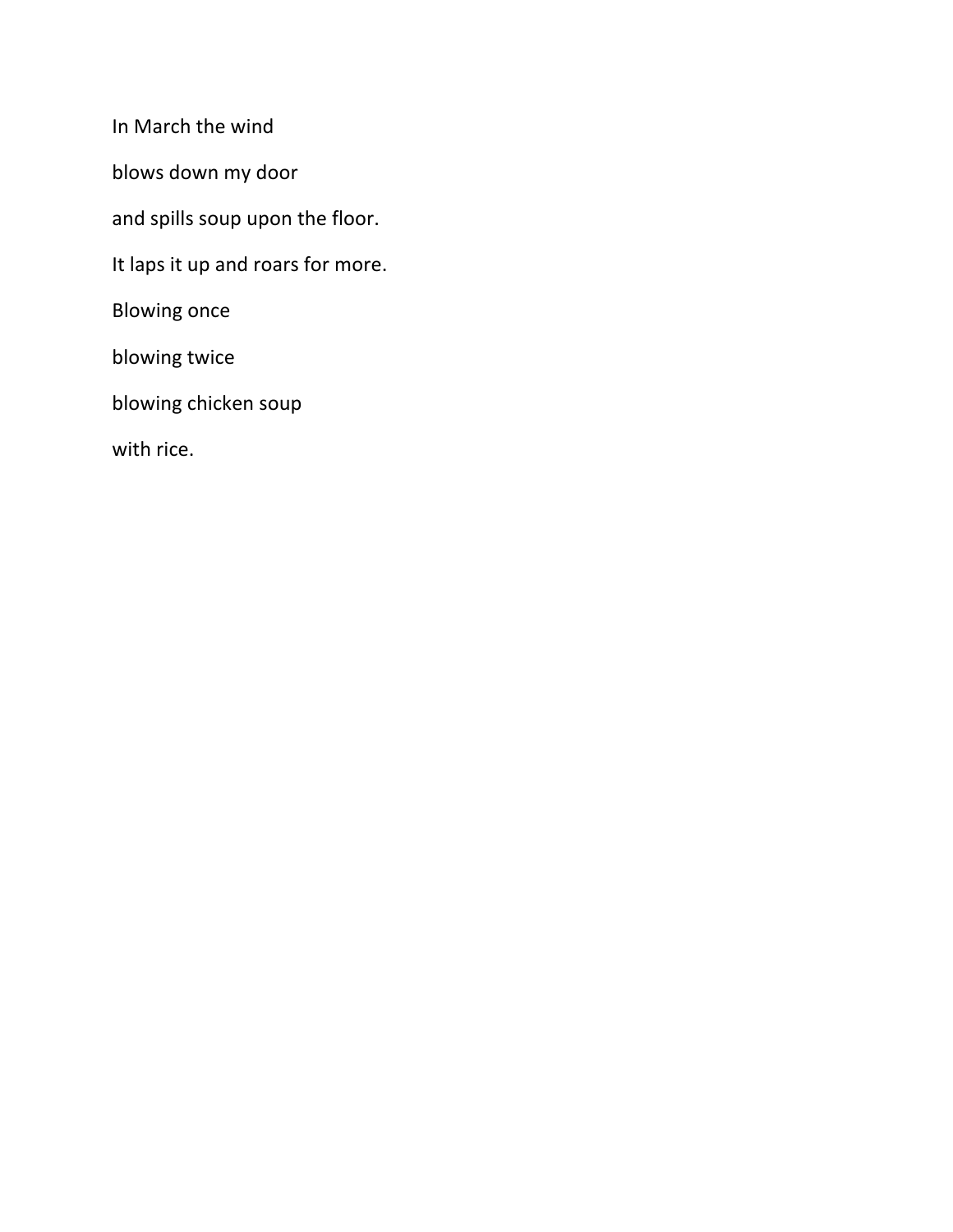| In January              |
|-------------------------|
| it's so                 |
|                         |
| on the ________________ |
| to sip hot chicken soup |
| with rice.              |
| <b>Example 2</b> ONCe   |
| twice                   |
| chicken soup with rice. |

In February

It will be

my snowman's

with \_\_\_\_\_\_\_\_\_\_\_\_for him

\_\_\_\_\_\_\_\_\_\_\_\_\_\_\_\_ 

and \_\_\_\_\_\_\_\_\_\_\_\_for \_\_\_\_\_\_\_\_\_ !

Happy once

Happy twice

happy \_\_\_\_\_\_\_\_\_\_\_\_\_\_\_

| with |  |
|------|--|
|------|--|